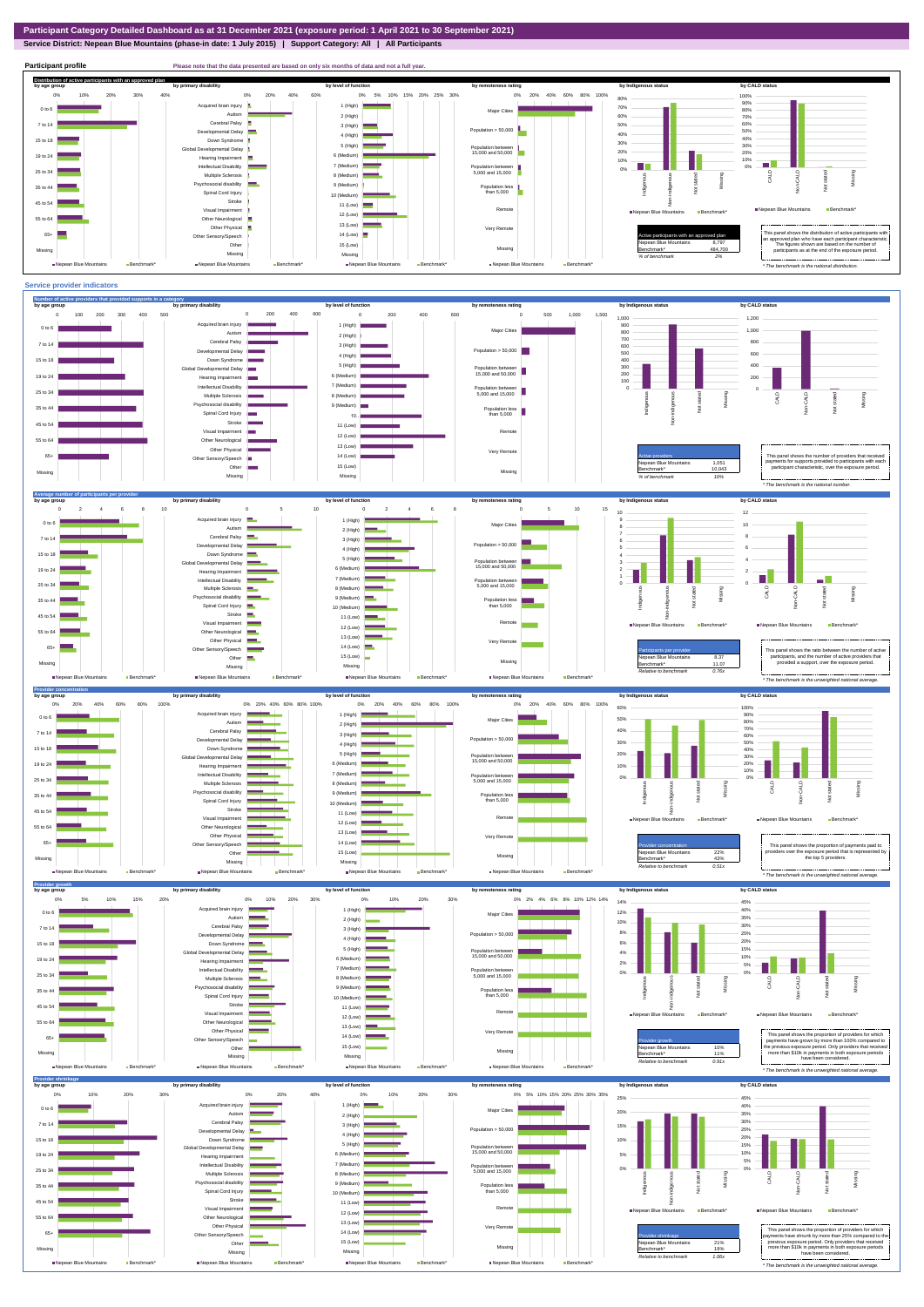**Service District: Nepean Blue Mountains (phase-in date: 1 July 2015) | Support Category: All | All Participants**



|                                | Active participants with         |                         | <b>Participants</b> | Provider      | Provider                                     | Provider     | Total plan    |                                  |                    | Outcomes indicator on | Has the NDIS helped with |
|--------------------------------|----------------------------------|-------------------------|---------------------|---------------|----------------------------------------------|--------------|---------------|----------------------------------|--------------------|-----------------------|--------------------------|
| <b>Support category</b>        | approved plans                   | <b>Active providers</b> | per provider        | concentration | growth                                       | shrinkage    | budgets (\$m) | Payments (\$m)                   | <b>Utilisation</b> | choice and control    | choice and control?      |
| Core                           |                                  |                         |                     |               |                                              |              |               |                                  |                    |                       |                          |
| Consumables                    | 4.639                            | 259                     | 17.9                | 61%           | 10%                                          | 10%          | 5.7           | 3.9                              | 68%                | 57%                   | 77%                      |
| <b>Daily Activities</b>        |                                  | 403                     |                     |               |                                              | 23%          | 149.2         | 130.9                            | 88%                |                       |                          |
|                                | 4.008                            |                         | 9.9                 | 39%           | 8%                                           |              | 60.5          | <b>Contract Contract</b>         |                    | 54%                   | 78%                      |
| Community                      | 4401                             | 296                     | 14.9                | 47%           | 12%                                          | 28%          | 7.7           | 33.5                             | 55%                | 51%                   | 77%                      |
| Transport                      | 3,194<br>----------------------- | 10<br>                  | 319.4<br>           | 100%<br>.     | 0%<br>---------------------<br>------------- | 0%<br>.<br>. | 223.1         | 8.5<br>.                         | 111%<br>--------   | 49%<br>.              | 78%<br>---------         |
| Core total                     | 6.406                            | 602                     | 10.6                | 39%           | 9%                                           | 22%          |               | 176.8                            | 79%                | 55%                   | 75%                      |
| <b>Capacity Building</b>       |                                  |                         |                     |               |                                              |              |               |                                  |                    |                       |                          |
| Choice and Control             | 3.722                            | 160                     | 23.3                | 69%           | 3%                                           | 10%          | 2.6           | 2.5                              | 98%                | 58%                   | 75%                      |
| <b>Daily Activities</b>        | 8.491                            | 528                     | 16.1                | 41%           | 11%                                          | 16%          | 52.7          | <b>Contract Contract</b><br>31.9 | 61%                | 54%                   | 75%                      |
| Employment                     | 428                              | 44                      | 9.7                 | 74%           | 6%                                           | 67%          | 3.0           | 1.3<br>-61                       | 45%                | 39%                   | 72%                      |
| Relationships                  | 1.144<br><b>Contract</b>         | 89                      | 12.9                | 61%           | 13%                                          | 6%           | 5.9           | 3.2                              | 54%                | 21%                   | 74%                      |
| Social and Civic               | 898<br><b>COLLEGE</b>            | 55                      | 16.3                | 63%           | 40%                                          | 40%          | 2.0           | 0.5                              | 26%                | 47%                   | 75%                      |
| <b>Support Coordination</b>    | 3.198                            | 275                     | 11.6                | 39%           | 7%                                           | 13%          | 6.9           | 5.3                              | 78%                | 50%                   | 75%                      |
| <b>Capacity Building total</b> | 8.599                            | 709                     | 12.1                | 36%           | 9%                                           | 16%          | 74.0          | 45.2                             | 61%                | 55%                   | 75%                      |
|                                |                                  |                         |                     |               |                                              |              |               |                                  |                    |                       |                          |
| Capital                        |                                  |                         |                     |               |                                              |              |               |                                  |                    |                       |                          |
| Assistive Technology           | 1.472<br><b>Contract</b>         | 145                     | 10.2                | 60%           | 15%                                          | 33%          | 6.9           | 3.8                              | 56%                | 66%                   | 78%                      |
| Home Modifications             | 696<br><b>COLLEGE</b><br>.       | 61                      | 11.4<br>-------     | 69%           | 15%                                          | 19%          | 4.9<br>.      | 3.0                              | 63%                | 40%<br>.              | 82%                      |
| <b>Capital total</b>           | 1.797                            | 190                     | 9.5                 | 48%           | 12%                                          | 28%          | 11.7          | 6.9                              | 59%                | 58%                   | 79%                      |
| Missing                        | $\Omega$                         |                         | 0.0                 | 0%            | 0%                                           | 0%           | 0.0           | 0.0                              | $0\%$              | 0%                    | 0%                       |
| All support categories         | 8,797                            | 1,051                   | 8.4                 | 35%           | 10%                                          | 21%          | 308.8         | 228.9                            | 74%                | 55%                   | 75%                      |

Note: Only the major support categories are shown.<br>Note: Capacity Building total individual Wellbeing, Home Living and Lifelong Learning although these support categories are not shown.<br>Note: A utilisation rate may be abov

| <b>Indicator definitions</b>                                                                                                                        |                                                                                                                                                                                                                                                                                                                                                                                                                                                                                                                                                                                                                                                                                                                                                                                                                 |
|-----------------------------------------------------------------------------------------------------------------------------------------------------|-----------------------------------------------------------------------------------------------------------------------------------------------------------------------------------------------------------------------------------------------------------------------------------------------------------------------------------------------------------------------------------------------------------------------------------------------------------------------------------------------------------------------------------------------------------------------------------------------------------------------------------------------------------------------------------------------------------------------------------------------------------------------------------------------------------------|
| Active participants with approved plans                                                                                                             | Number of active participants who have an approved plan and reside in the service district / have supports relating to the support category in their plan.                                                                                                                                                                                                                                                                                                                                                                                                                                                                                                                                                                                                                                                      |
| <b>Active providers</b><br><b>Participants per provider</b><br><b>Provider concentration</b><br><b>Provider growth</b><br><b>Provider shrinkage</b> | Number of providers that received payments for supports provided to participants within the service district / support category, over the exposure period,<br>Ratio between the number of active participants and the number of active providers.<br>Proportion of provider payments over the exposure period that were paid to the top 10 providers.<br>Proportion of providers for which payments have grown by more than 100% compared to the previous exposure period. Only providers that received more than \$10k in payments in both exposure periods have been considered.<br>Proportion of providers for which payments have shrunk by more than 25% compared to the previous exposure period. Only providers that received more than \$10k in payments in both exposure periods have been considered. |
| <b>Total plan budgets</b><br><b>Payments</b><br><b>Utilisation</b>                                                                                  | Value of supports committed in participant plans for the exposure period.<br>Value of all payments over the exposure period, including payments to providers, payments to participants, and off-system payments (in-kind and Younger People In Residential Aged Care (YPIRAC)).<br>Ratio between payments and total plan budgets.                                                                                                                                                                                                                                                                                                                                                                                                                                                                               |
| Outcomes indicator on choice and control<br>Has the NDIS helped with choice and control?                                                            | Proportion of participants who reported in their most recent outcomes survey that they choose who supports them.<br>Proportion of participants who reported in their most recent outcomes survey that the NDIS has helped with choice and control.                                                                                                                                                                                                                                                                                                                                                                                                                                                                                                                                                              |
|                                                                                                                                                     | The green dots indicate the top 10 percentile of service districts / support categories when ranked by performance against benchmark for the given metric. In other words, performing relatively well under the given metric.<br>The red dots indicate the bottom 10 percentile of service districts / support categories when ranked by performance against benchmark for the given metric. In other words, performing relatively poorly under the given metri                                                                                                                                                                                                                                                                                                                                                 |
|                                                                                                                                                     | Note: A higher score is considered to be 'good' performance under some metrics. For example, a high utilisation rate is a sign of a functioning market where participants have access to the supports they need.<br>For other metrics, a lower score is considered to be 'good' performance. For example, a low provider concentration is a sign of a competitive market.                                                                                                                                                                                                                                                                                                                                                                                                                                       |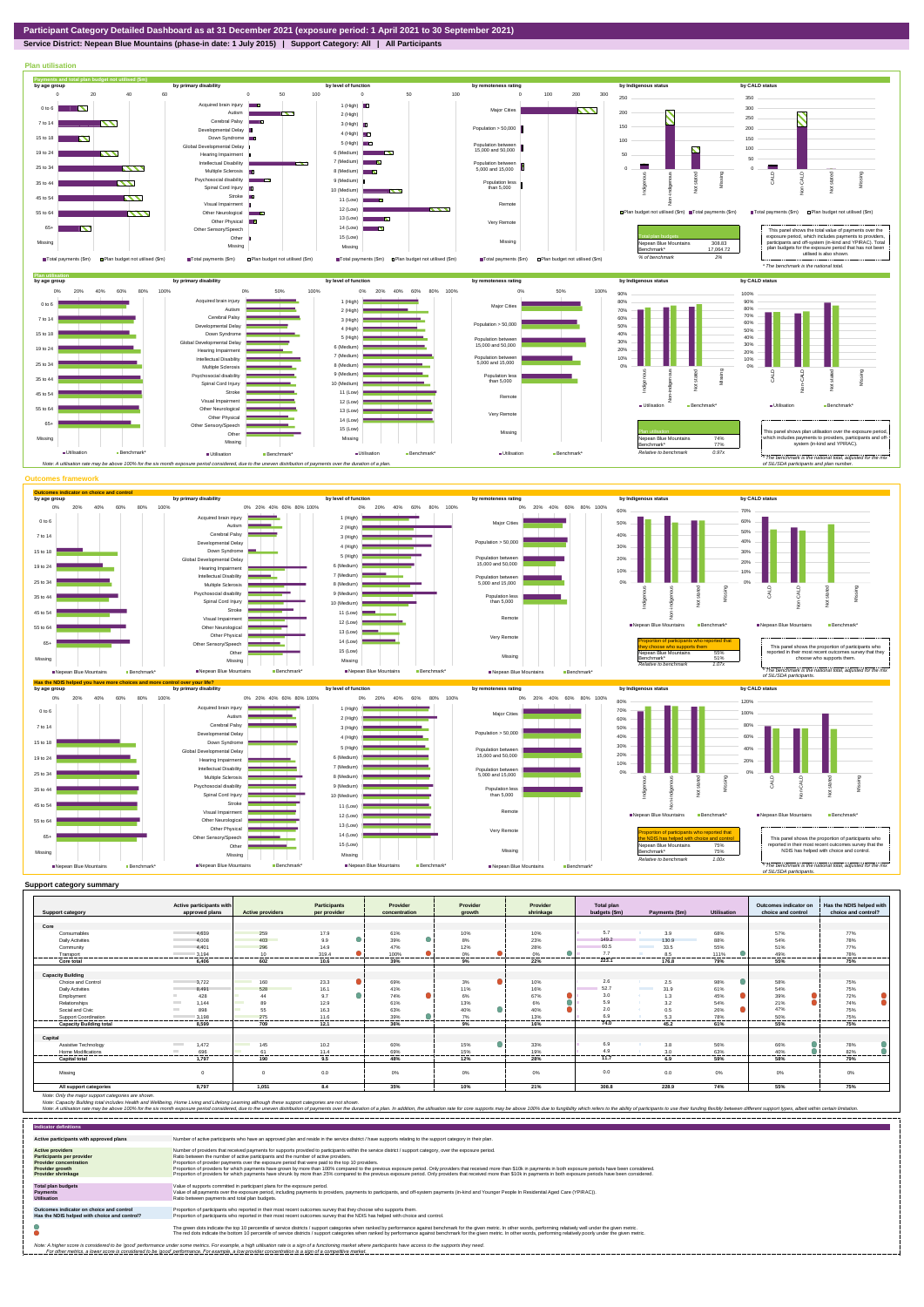**Service District: Nepean Blue Mountains (phase-in date: 1 July 2015) | Support Category: All | Participants Receiving SIL/SDA**



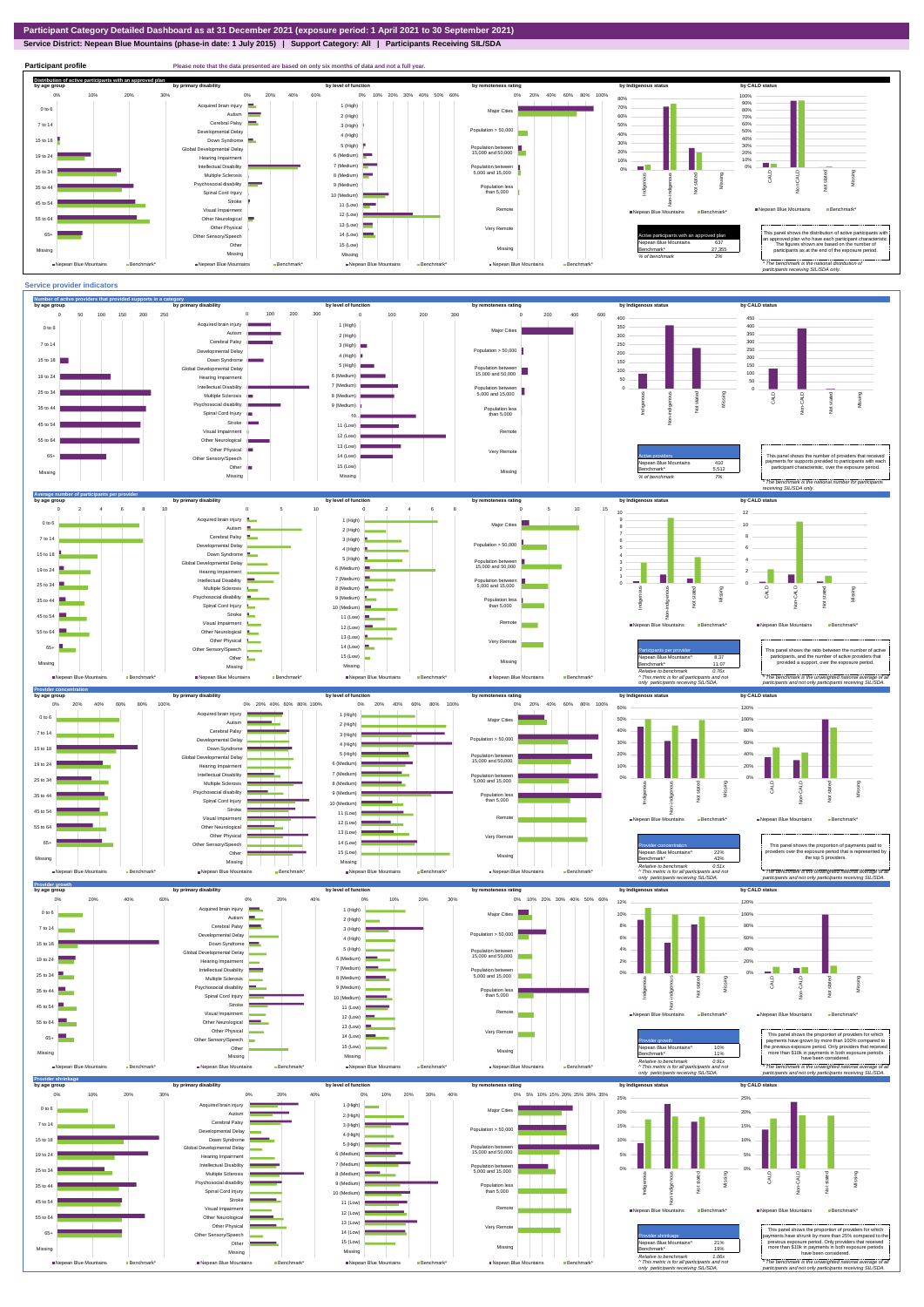**Service District: Nepean Blue Mountains (phase-in date: 1 July 2015) | Support Category: All | Participants Receiving SIL/SDA**



|                                | Active participants with        |                                | <b>Participants</b>    | Provider      | Provider               | Provider         | Total plan    |                                      |                    | Outcomes indicator on | Has the NDIS helped with |
|--------------------------------|---------------------------------|--------------------------------|------------------------|---------------|------------------------|------------------|---------------|--------------------------------------|--------------------|-----------------------|--------------------------|
| <b>Support category</b>        | approved plans                  | <b>Active providers</b>        | per provider           | concentration | growth                 | shrinkage        | budgets (\$m) | Payments (\$m)                       | <b>Utilisation</b> | choice and control    | choice and control?      |
| Core                           |                                 |                                |                        |               |                        |                  |               |                                      |                    |                       |                          |
| Consumables                    | 457                             | 80                             | 5.7                    | 77%           | 14%                    | 14%              | 0.8           | 0.5                                  | 66%                | 19%                   | 83%                      |
| <b>Daily Activities</b>        | 635                             | 146                            | 4.3                    | 51%           | 10%                    | 16%              | 82.2          | 80.1                                 | 97%                | 20%                   | 81%                      |
| Community                      | 614                             | 124                            | 5.0                    | 54%           | 6%                     | $\bullet$<br>39% | 15.7          | <b>The Contract of Street</b><br>9.2 | 59%                | 20%                   | 81%                      |
| Transport                      | 610                             |                                | 203.3                  | 100%          | 0%                     | 0 <sup>9</sup>   | 0.8           | 0.7                                  | 97%                | 19%                   | 81%                      |
| ----------<br>Core total       | ------------------<br>637       | <br>234                        | ----------<br>.<br>2.7 | .<br><br>50%  | ------------<br><br>7% | .<br><br>24%     | 99.5          | <br>90.6                             |                    | --------<br>20%       | --------<br>81%          |
|                                |                                 |                                |                        |               |                        |                  |               |                                      | 91%                |                       |                          |
| <b>Capacity Building</b>       |                                 |                                |                        |               |                        |                  |               |                                      |                    |                       |                          |
| Choice and Control             | 240                             | <b>Contract</b><br>42          | 5.7                    | 70%           | $0\%$                  | 0%               | 0.2           | 0.2                                  | 98%                | 24%                   | 78%                      |
| <b>Daily Activities</b>        | 628                             | 176                            | 3.6                    | 42%           | 6%                     | 12%              | 3.5           | 1.9                                  | 54%                | 20%                   | 81%                      |
| Employment                     | 43                              | 12                             | 3.6                    | 99%           | 0%                     | ۰<br>100%        | 0.3           | 0.1<br><b>SALE</b>                   | 40%                | 29%                   | 85%                      |
| Relationships                  | 415                             | 54                             | 7.7                    | 62%           | 22%                    | 9%               | 2.6           | 1.6                                  | 63%                | 15%                   | 79%                      |
| Social and Civic               | 24                              |                                | 4.8                    | 100%          | 0%                     | $\bullet$<br>0%  | 0.1           | 0.0                                  | 8%                 | 29%                   | 71%                      |
| Support Coordination           | 635                             | 118                            | 5.4                    | 40%           | 10%                    | 20%              |               | 1.3                                  | 83%                | 20%                   | 81%                      |
| <b>Capacity Building total</b> | 636                             | 273                            | ------<br>2.3          | 32%           | 11%                    | 20%              | 8.5           | 5.2                                  | 62%                | 20%                   | 81%                      |
|                                |                                 |                                |                        |               |                        |                  |               |                                      |                    |                       |                          |
| Capital                        |                                 |                                |                        |               |                        |                  |               |                                      |                    |                       |                          |
| Assistive Technology           | 203<br><b>Contract Contract</b> | 45<br><b>Contract Contract</b> | 4.5                    | 69%           | 0%                     | 38%              | 1.1           | 0.5                                  | 47%                | 22%                   | 84%                      |
| <b>Home Modifications</b>      | 411                             | $\sim$                         | 13.3                   | 82%           | 5%                     | 5%               | 3.8           | 2.4                                  | 64%                | 17%                   | 83%                      |
| <b>Capital total</b>           | 449                             | 73                             | 6.2                    | 69%           | 4%                     | 15%              | 4.9           | 3.0                                  | 60%                | 18%                   | 83%                      |
|                                |                                 |                                |                        |               |                        |                  |               |                                      |                    |                       |                          |
| Missing                        | $\Omega$                        | $\Omega$                       | 0.0                    | 0%            | 0%                     | 0%               | 0.0           | 0.0                                  | 0%                 | 0%                    | 0%                       |
|                                |                                 |                                |                        |               |                        |                  |               |                                      |                    |                       |                          |
| All support categories         | 637                             | 410                            | 1.6                    | 47%           | 8%                     | 24%              | 113.0         | 98.8                                 | 87%                | 20%                   | 81%                      |

Note: Only the major support categories are shown.<br>Note: Capacity Building total individual Wellbeing, Home Living and Lifelong Learning although these support categories are not shown.<br>Note: A utilisation rate may be abov

| <b>Indicator definitions</b>                                                                                                                        |                                                                                                                                                                                                                                                                                                                                                                                                                                                                                                                                                                                                                                                                                                                                                                                                                 |
|-----------------------------------------------------------------------------------------------------------------------------------------------------|-----------------------------------------------------------------------------------------------------------------------------------------------------------------------------------------------------------------------------------------------------------------------------------------------------------------------------------------------------------------------------------------------------------------------------------------------------------------------------------------------------------------------------------------------------------------------------------------------------------------------------------------------------------------------------------------------------------------------------------------------------------------------------------------------------------------|
| Active participants with approved plans                                                                                                             | Number of active participants who have an approved plan and reside in the service district / have supports relating to the support category in their plan.                                                                                                                                                                                                                                                                                                                                                                                                                                                                                                                                                                                                                                                      |
| <b>Active providers</b><br><b>Participants per provider</b><br><b>Provider concentration</b><br><b>Provider growth</b><br><b>Provider shrinkage</b> | Number of providers that received payments for supports provided to participants within the service district / support category, over the exposure period.<br>Ratio between the number of active participants and the number of active providers.<br>Proportion of provider payments over the exposure period that were paid to the top 10 providers.<br>Proportion of providers for which payments have grown by more than 100% compared to the previous exposure period. Only providers that received more than \$10k in payments in both exposure periods have been considered.<br>Proportion of providers for which payments have shrunk by more than 25% compared to the previous exposure period. Only providers that received more than \$10k in payments in both exposure periods have been considered. |
| <b>Total plan budgets</b><br>Payments<br><b>Utilisation</b>                                                                                         | Value of supports committed in participant plans for the exposure period.<br>Value of all payments over the exposure period, including payments to providers, payments to participants, and off-system payments (in-kind and Younger People In Residential Aged Care (YPIRAC)).<br>Ratio between payments and total plan budgets.                                                                                                                                                                                                                                                                                                                                                                                                                                                                               |
| Outcomes indicator on choice and control<br>Has the NDIS helped with choice and control?                                                            | Proportion of participants who reported in their most recent outcomes survey that they choose who supports them.<br>Proportion of participants who reported in their most recent outcomes survey that the NDIS has helped with choice and control.                                                                                                                                                                                                                                                                                                                                                                                                                                                                                                                                                              |
|                                                                                                                                                     | The green dots indicate the top 10 percentile of service districts / support categories when ranked by performance against benchmark for the given metric. In other words, performing relatively well under the given metric.<br>The red dots indicate the bottom 10 percentile of service districts / support categories when ranked by performance against benchmark for the given metric. In other words, performing relatively poorly under the given metri                                                                                                                                                                                                                                                                                                                                                 |
|                                                                                                                                                     | Note: A higher score is considered to be 'good' performance under some metrics. For example, a high utilisation rate is a sign of a functioning market where participants have access to the supports they need.<br>For other metrics, a lower score is considered to be 'good' performance. For example, a low provider concentration is a sign of a competitive market.                                                                                                                                                                                                                                                                                                                                                                                                                                       |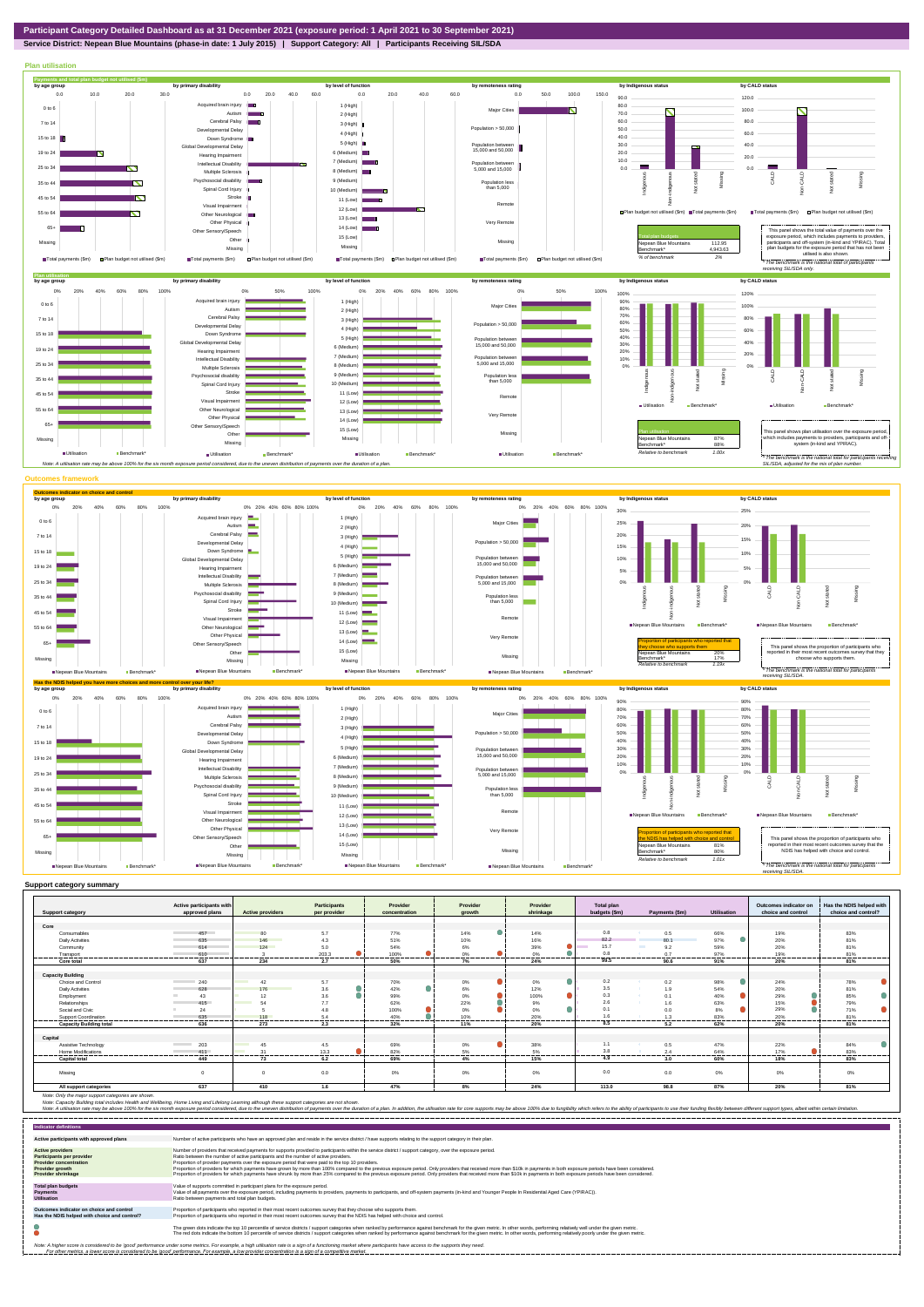**Service District: Nepean Blue Mountains (phase-in date: 1 July 2015) | Support Category: All | Participants Not Receiving SIL/SDA**